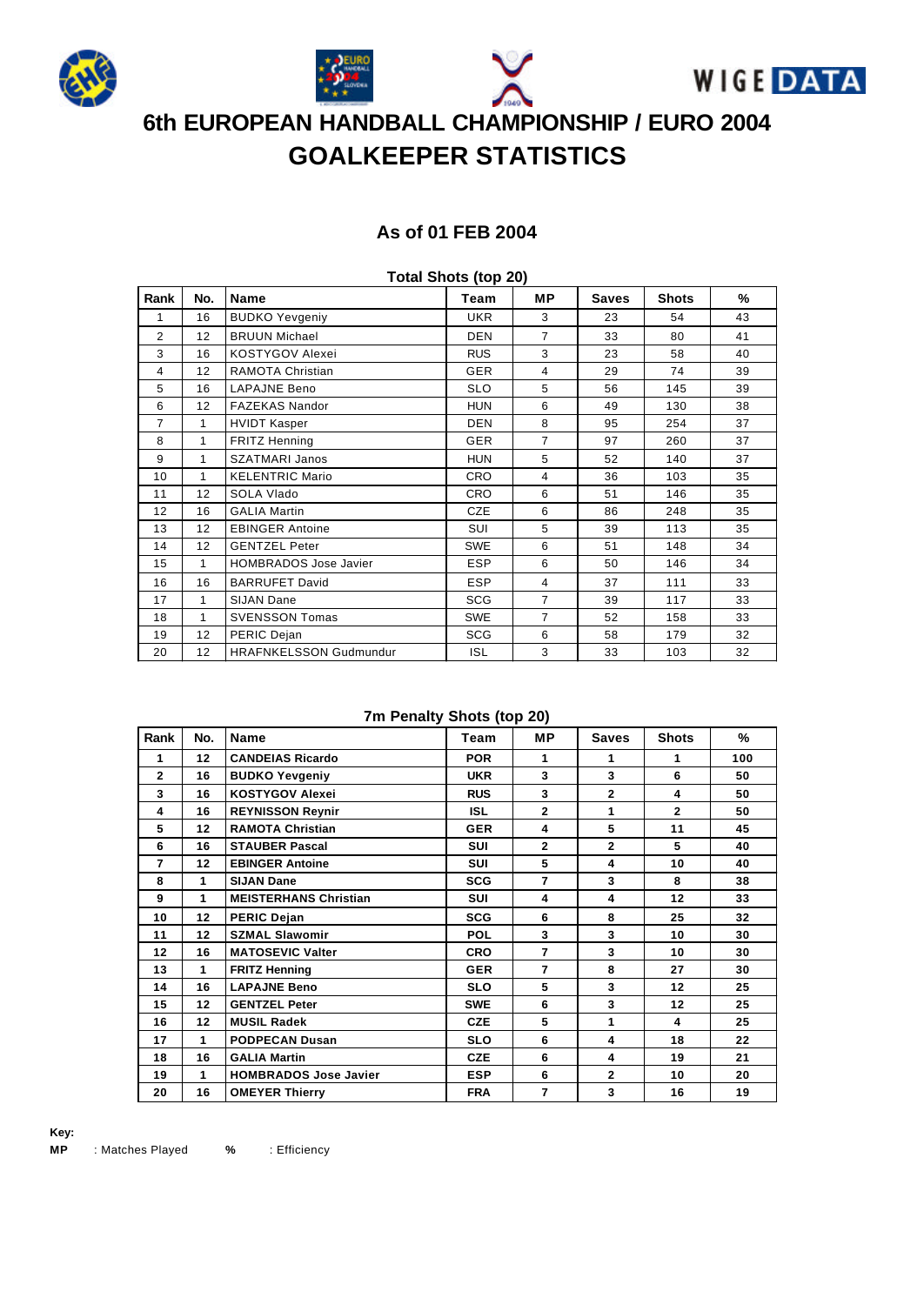







## **As of 01 FEB 2004**

|                | Goalscorers (top 40) |                            |            |                |       |              |    |                  |  |  |  |  |
|----------------|----------------------|----------------------------|------------|----------------|-------|--------------|----|------------------|--|--|--|--|
| Rank           | No.                  | Name                       | Team       | MР             | Goals | <b>Shots</b> | %  | <b>7mP Shots</b> |  |  |  |  |
| 1              | 11                   | DZOMBA Mirza               | CRO        | 8              | 46    | 64           | 72 | 10/11            |  |  |  |  |
| $\overline{2}$ | 19                   | <b>KEHRMANN Florian</b>    | <b>GER</b> | 8              | 45    | 81           | 56 | 1/1              |  |  |  |  |
| 3              | 18                   | <b>STEPHAN Daniel</b>      | GER        | 8              | 42    | 85           | 49 | 17/20            |  |  |  |  |
| $\overline{4}$ | 14                   | <b>KNUDSEN Michael</b>     | DEN        | 8              | 40    | 49           | 82 | $\prime$         |  |  |  |  |
| 5              | $\overline{7}$       | <b>KAVTICNIK Vid</b>       | <b>SLO</b> | 8              | 40    | 65           | 62 | 1/3              |  |  |  |  |
| 6              | 14                   | <b>KOSTADINOVIC Robert</b> | SUI        | 6              | 40    | 81           | 49 | 12/17            |  |  |  |  |
| $\overline{7}$ | $\overline{4}$       | <b>KOKSHAROV Eduard</b>    | <b>RUS</b> | $\overline{7}$ | 38    | 56           | 68 | 18/23            |  |  |  |  |
| 8              | $\overline{4}$       | <b>VUGRINEC Renato</b>     | <b>SLO</b> | 8              | 38    | 77           | 49 | 4/6              |  |  |  |  |
| 9              | 13                   | <b>KARABATIC Nikola</b>    | <b>FRA</b> | $\overline{7}$ | 35    | 71           | 49 | 8/13             |  |  |  |  |
| 10             | 17                   | STRYGER Sören              | <b>DEN</b> | $\overline{7}$ | 34    | 42           | 81 | 8/10             |  |  |  |  |
| 11             | 15                   | RASTVORTSEV Alexey         | <b>RUS</b> | $\overline{7}$ | 34    | 71           | 48 | $\prime$         |  |  |  |  |
| 12             | 6                    | LACKOVIC Blazenko          | CRO        | 8              | 33    | 54           | 61 | 1/2              |  |  |  |  |
| 13             | 17                   | <b>JURICEK David</b>       | <b>CZE</b> | 6              | 32    | 44           | 73 | 8/12             |  |  |  |  |
| 14             | 9                    | <b>CHRISTIANSEN Lars</b>   | DEN        | $\overline{7}$ | 32    | 52           | 62 | 6/9              |  |  |  |  |
| 15             | $\overline{2}$       | <b>HENS Pascal</b>         | <b>GER</b> | 8              | 32    | 60           | 53 | $\prime$         |  |  |  |  |
| 16             | 3                    | <b>IVANOV Vitaly</b>       | <b>RUS</b> | $\overline{7}$ | 31    | 47           | 66 | 10/14            |  |  |  |  |
| 17             | 9                    | LÖVGREN Stefan             | <b>SWE</b> | $\overline{7}$ | 31    | 55           | 56 | 7/11             |  |  |  |  |
| 18             | 21                   | JEPPESEN Lars Krogh        | <b>DEN</b> | 8              | 31    | 73           | 42 | $\prime$         |  |  |  |  |
| 19             | 8                    | <b>TUCHKIN Alexander</b>   | <b>RUS</b> | $\overline{7}$ | 29    | 60           | 48 | $\sqrt{ }$       |  |  |  |  |
| 20             | 20                   | NIKOLIC Ratko              | <b>SCG</b> | $\overline{7}$ | 27    | 36           | 75 |                  |  |  |  |  |
| 21             | 10                   | <b>MAKSIC Nenad</b>        | SCG        | 6              | 27    | 38           | 71 | 15/18            |  |  |  |  |
| 22             | 8                    | <b>SCHWARZER Christian</b> | GER        | 8              | 27    | 41           | 66 |                  |  |  |  |  |
| 23             | 13                   | DIAZ Ivo                   | <b>HUN</b> | 6              | 27    | 50           | 54 | $\prime$         |  |  |  |  |
| 24             | 17                   | <b>GARCIA Juan</b>         | <b>ESP</b> | 5              | 26    | 34           | 76 | 6/9              |  |  |  |  |
| 25             | 15                   | <b>JANSEN Torsten</b>      | <b>GER</b> | 8              | 26    | 43           | 60 | $\prime$         |  |  |  |  |
| 26             | $\overline{4}$       | <b>BALIC</b> Ivano         | CRO        | 6              | 26    | 50           | 52 | $\prime$         |  |  |  |  |
| 27             | 5                    | JOVICIC Zoran              | <b>SLO</b> | 6              | 25    | 32           | 78 | 6/6              |  |  |  |  |
| 28             | 19                   | LUBEJ Zoran                | <b>SLO</b> | 8              | 25    | 32           | 78 | 4/5              |  |  |  |  |
| 29             | 6                    | <b>KALLMAN Jonas</b>       | <b>SWE</b> | 6              | 25    | 38           | 66 | $\prime$         |  |  |  |  |
| 30             | 17                   | MILOSAVLJEVIC Zikica       | SCG        | 6              | 25    | 40           | 63 | 7/9              |  |  |  |  |
| 31             | 9                    | <b>ANQUETIL Gregory</b>    | <b>FRA</b> | $\overline{7}$ | 24    | 37           | 65 | 9/10             |  |  |  |  |
| 32             | 20                   | <b>KOSTETSKIY Yuriy</b>    | <b>UKR</b> | 3              | 24    | 51           | 47 | 11/12            |  |  |  |  |
| 33             | 8                    | <b>BELAUSTEGUI Jon</b>     | <b>ESP</b> | 5              | 24    | 52           | 46 | 4/6              |  |  |  |  |
| 34             | $\overline{2}$       | <b>BUDAY Daniel</b>        | <b>HUN</b> | 6              | 24    | 54           | 44 | 8/13             |  |  |  |  |
| 35             | 18                   | ANDJELKOVIC Danijel        | SCG        | 6              | 23    | 31           | 74 | $\prime$         |  |  |  |  |
| 36             | 20                   | <b>CHIPURIN Mikhail</b>    | <b>RUS</b> | $\overline{7}$ | 23    | 32           | 72 | $\prime$         |  |  |  |  |
| 37             | 10                   | <b>BOLDSEN Joachim</b>     | DEN        | 8              | 23    | 33           | 70 | 2/2              |  |  |  |  |
| 38             | 10                   | FILIP Jan                  | <b>CZE</b> | 6              | 23    | 44           | 52 | 2/6              |  |  |  |  |
| 39             | 18                   | <b>ZORMAN Uros</b>         | <b>SLO</b> | 8              | 22    | 29           | 76 | $\sqrt{2}$       |  |  |  |  |
| 40             | $\overline{4}$       | <b>BURDET Cedric</b>       | <b>FRA</b> | $\overline{7}$ | 22    | 31           | 71 | 1/1              |  |  |  |  |

**Goalscorers (top 40)**

**Key:**

**MP** : Matches Played **%** : Efficiency **7mP Shots** : 7m Penalty Shots **Page 1 of 5** and Page 1 of 5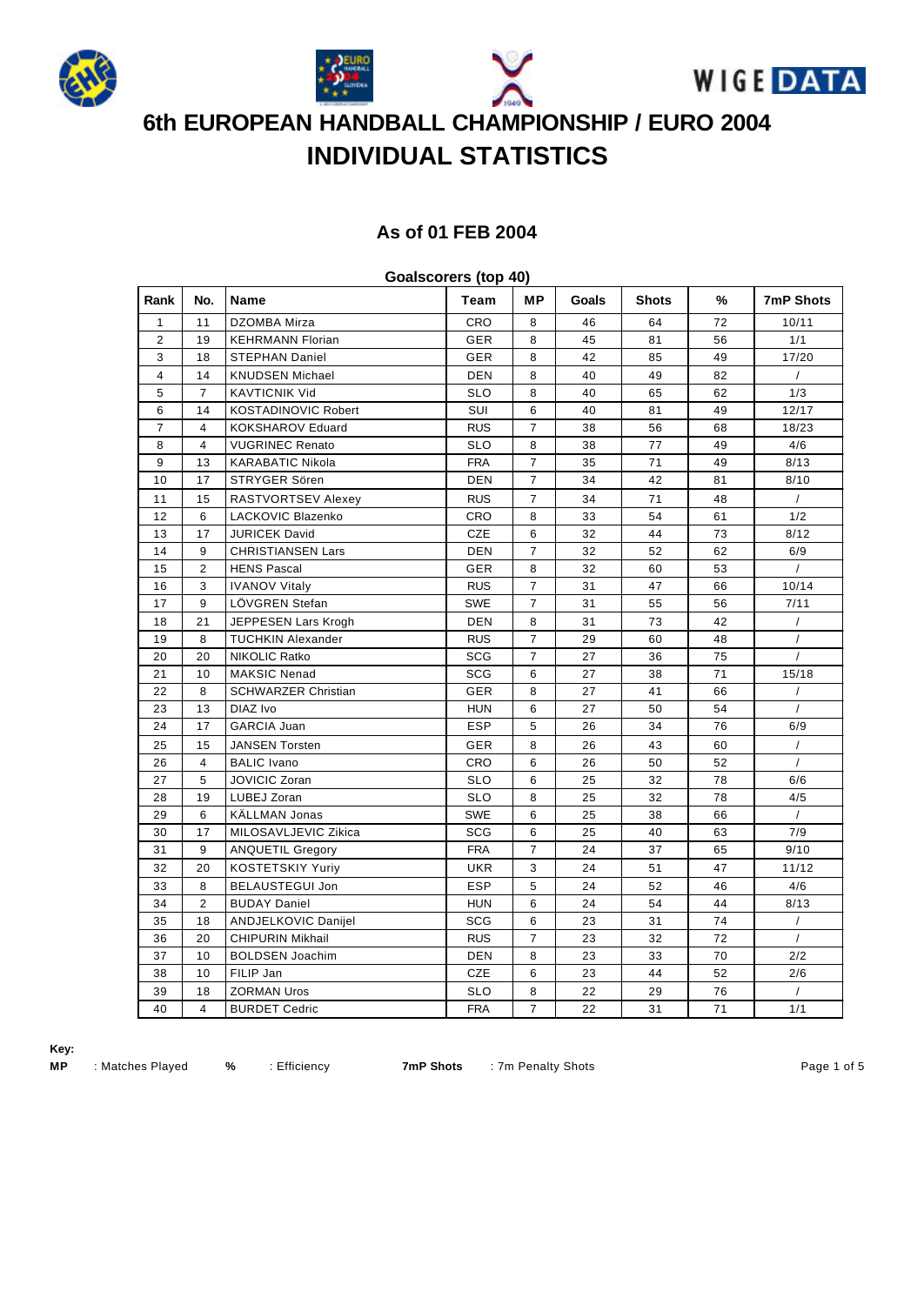







### **As of 01 FEB 2004**

### **Assists (top 40)**

| Rank           | No.            | Name                       | Team       | <b>MP</b>      | <b>Assists</b> | Avg. |
|----------------|----------------|----------------------------|------------|----------------|----------------|------|
| 1              | 13             | <b>BAUR Markus</b>         | <b>GER</b> | 3              | 27             | 9.0  |
| 2              | 4              | <b>VUGRINEC Renato</b>     | <b>SLO</b> | 8              | 53             | 6.6  |
| 3              | 6              | <b>TKACZYK Grzegorz</b>    | POL        | 3              | 18             | 6.0  |
| 4              | 11             | STEFANSSON Olafur          | <b>ISL</b> | 3              | 17             | 5.7  |
| 5              | 20             | <b>KOSTETSKIY Yuriy</b>    | <b>UKR</b> | 3              | 16             | 5.3  |
| 6              | 9              | LOVGREN Stefan             | <b>SWE</b> | $\overline{7}$ | 33             | 4.7  |
| $\overline{7}$ | 3              | <b>IVANOV Vitaly</b>       | <b>RUS</b> | $\overline{7}$ | 31             | 4.4  |
| 8              | 21             | JEPPESEN Lars Krogh        | <b>DEN</b> | 8              | 32             | 4.0  |
| 9              | 3              | <b>LIJEWSKI Marcin</b>     | POL        | 3              | 12             | 4.0  |
| 10             | $\overline{2}$ | <b>BJERRE Morten</b>       | DEN        | $\mathbf{1}$   | 4              | 4.0  |
| 11             | 13             | DIAZ Ivo                   | <b>HUN</b> | 6              | 23             | 3.8  |
| 12             | $\overline{4}$ | <b>KOKIR Branko</b>        | <b>SCG</b> | 5              | 18             | 3.6  |
| 13             | 11             | ZERBE Volker               | <b>GER</b> | 8              | 28             | 3.5  |
| 14             | 14             | <b>KOSTADINOVIC Robert</b> | SUI        | 6              | 21             | 3.5  |
| 15             | 5              | <b>GILLE Guillaume</b>     | <b>FRA</b> | 6              | 19             | 3.2  |
| 16             | $\overline{2}$ | <b>BOQUIST Martin</b>      | <b>SWE</b> | $\overline{7}$ | 22             | 3.1  |
| 17             | 13             | <b>KARABATIC Nikola</b>    | <b>FRA</b> | $\overline{7}$ | 21             | 3.0  |
| 18             | 18             | <b>ANDJELKOVIC Danijel</b> | <b>SCG</b> | 6              | 18             | 3.0  |
| 19             | 9              | SIGURDSSON Gudjon          | <b>ISL</b> | 3              | 9              | 3.0  |
|                | 13             | <b>JURASIK Mariusz</b>     | POL        | 3              | 9              | 3.0  |
|                | 8              | <b>COELHO Eduardo</b>      | <b>POR</b> | 3              | 9              | 3.0  |
| 22             | 18             | <b>STEPHAN Daniel</b>      | GER        | 8              | 22             | 2.8  |
| 23             | 4              | <b>BALIC</b> Ivano         | CRO        | 6              | 16             | 2.7  |
| 24             | 3              | <b>RESENDE Carlos</b>      | <b>POR</b> | 3              | 8              | 2.7  |
|                | 22             | <b>CARMO</b> Inacio        | <b>POR</b> | 3              | 8              | 2.7  |
| 26             | 4              | <b>BURDET Cedric</b>       | <b>FRA</b> | $\overline{7}$ | 18             | 2.6  |
|                | 13             | <b>OLSSON Staffan</b>      | <b>SWE</b> | $\overline{7}$ | 18             | 2.6  |
| 28             | 18             | <b>ZORMAN Uros</b>         | <b>SLO</b> | 8              | 20             | 2.5  |
| 29             | 19             | <b>NAGY Laszlo</b>         | <b>HUN</b> | 5              | 12             | 2.4  |
| 30             | $\overline{2}$ | <b>BUDAY Daniel</b>        | <b>HUN</b> | 6              | 14             | 2.3  |
| 31             | 15             | <b>GUDJONSSON Snorri</b>   | <b>ISL</b> | 3              | $\overline{7}$ | 2.3  |
|                | 8              | <b>BIELECKI Karol</b>      | POL        | 3              | $\overline{7}$ | 2.3  |
| 33             | 6              | <b>GILLE Bertrand</b>      | <b>FRA</b> | 7              | 16             | 2.3  |
| 34             | 19             | <b>KEHRMANN Florian</b>    | <b>GER</b> | 8              | 18             | 2.3  |
| 35             | 19             | <b>METLICIC Petar</b>      | <b>CRO</b> | 5              | 11             | 2.2  |
| 36             | 8              | <b>SCHWARZER Christian</b> | GER        | 8              | 17             | 2.1  |
| 37             | 15             | RASTVORTSEV Alexey         | <b>RUS</b> | $\overline{7}$ | 14             | 2.0  |
| 38             | 5              | <b>ENTRERRIOS Raul</b>     | <b>ESP</b> | 6              | 12             | 2.0  |
| 39             | 13             | <b>BERKA Milan</b>         | <b>CZE</b> | 4              | 8              | 2.0  |
| 40             | 9              | <b>SHEL MENKO Sergiy</b>   | <b>UKR</b> | 3              | 6              | 2.0  |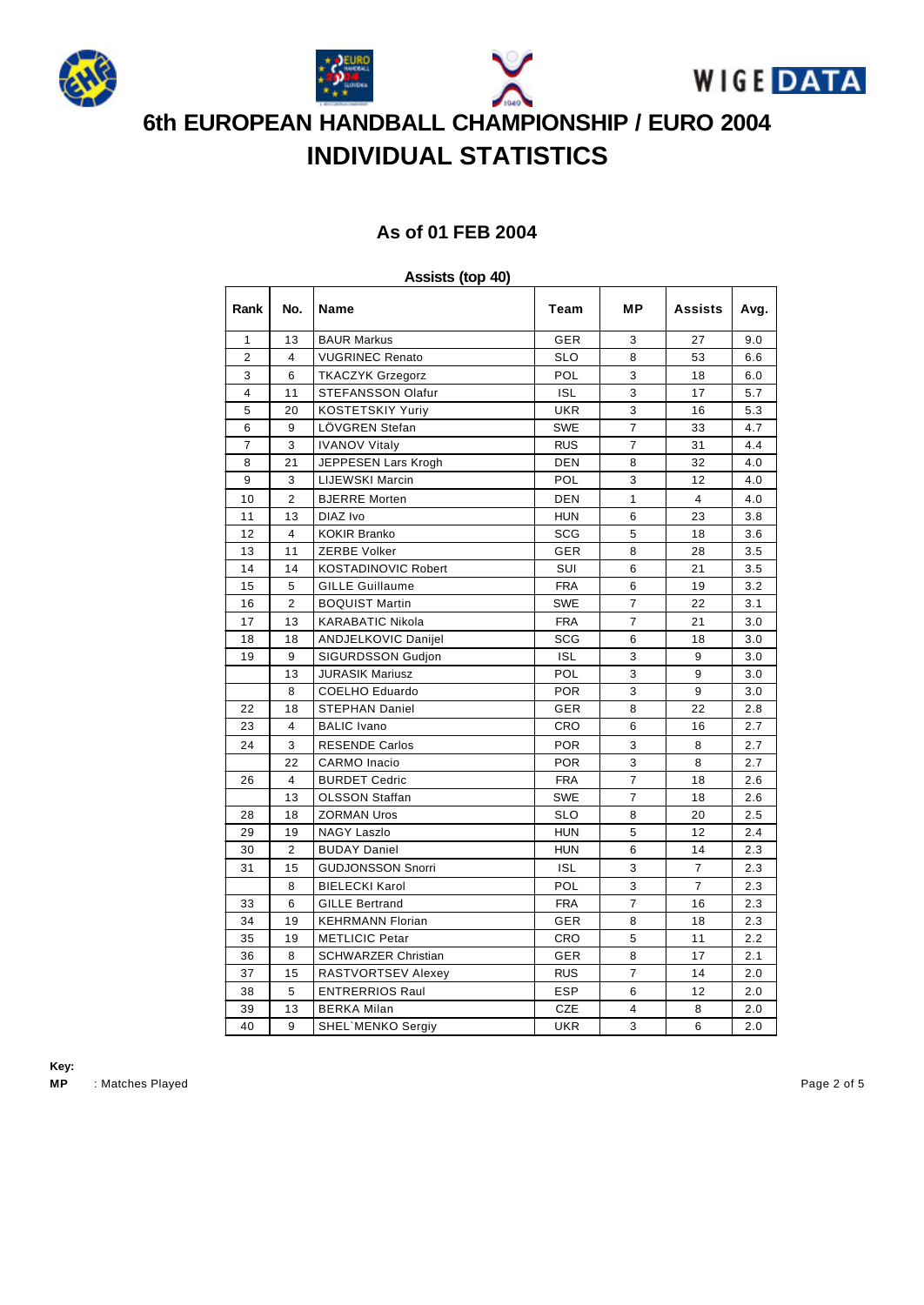







## **As of 01 FEB 2004**

|                         |                         | opens and Assists (ipp to ) |            |                |                |                |                |
|-------------------------|-------------------------|-----------------------------|------------|----------------|----------------|----------------|----------------|
| Rank                    | No.                     | <b>Name</b>                 | Team       | МP             | Goals          | <b>Assists</b> | Goals &        |
|                         |                         |                             |            |                |                |                | <b>Assists</b> |
| 1                       | 13                      | <b>BAUR Markus</b>          | GER        | 3              | 18             | 27             | 15.0           |
| $\overline{2}$          | 20                      | <b>KOSTETSKIY Yuriy</b>     | <b>UKR</b> | 3              | 24             | 16             | 13.3           |
| 3                       | 6                       | <b>TKACZYK Grzegorz</b>     | POL        | 3              | 20             | 18             | 12.7           |
| $\overline{\mathbf{4}}$ | 11                      | STEFANSSON Olafur           | <b>ISL</b> | 3              | 20             | 17             | 12.3           |
| $\sqrt{5}$              | $\overline{\mathbf{4}}$ | <b>VUGRINEC Renato</b>      | <b>SLO</b> | 8              | 38             | 53             | 11.4           |
| 6                       | 14                      | <b>KOSTADINOVIC Robert</b>  | SUI        | 6              | 40             | 21             | 10.2           |
| $\overline{7}$          | 9                       | LÖVGREN Stefan              | <b>SWE</b> | $\overline{7}$ | 31             | 33             | 9.1            |
| 8                       | 3                       | <b>IVANOV Vitaly</b>        | <b>RUS</b> | $\overline{7}$ | 31             | 31             | 8.9            |
| 9                       | 8                       | <b>COELHO Eduardo</b>       | <b>POR</b> | 3              | 17             | 9              | 8.7            |
| 10                      | 13                      | DIAZ Ivo                    | <b>HUN</b> | 6              | 27             | 23             | 8.3            |
| 11                      | 3                       | <b>RESENDE Carlos</b>       | <b>POR</b> | 3              | 17             | 8              | 8.3            |
| 12                      | 18                      | <b>STEPHAN Daniel</b>       | GER        | 8              | 42             | 22             | 8.0            |
| 13                      | 13                      | <b>KARABATIC Nikola</b>     | <b>FRA</b> | $\overline{7}$ | 35             | 21             | 8.0            |
| 14                      | 9                       | <b>SIGURDSSON Gudjon</b>    | <b>ISL</b> | 3              | 15             | 9              | 8.0            |
| 15                      | 2                       | <b>BJERRE</b> Morten        | <b>DEN</b> | $\mathbf{1}$   | $\overline{4}$ | $\overline{4}$ | 8.0            |
| 16                      | 21                      | JEPPESEN Lars Krogh         | <b>DEN</b> | 8              | 31             | 32             | 7.9            |
|                         | 19                      | <b>KEHRMANN Florian</b>     | GER        | 8              | 45             | 18             | 7.9            |
| 18                      | 8                       | <b>BIELECKI Karol</b>       | POL        | 3              | 15             | $\overline{7}$ | 7.3            |
| 19                      | $\overline{4}$          | <b>BALIC Ivano</b>          | CRO        | 6              | 26             | 16             | 7.0            |
| 20                      | 18                      | PADRON Jaliesky Garcia      | <b>ISL</b> | 3              | 16             | 5              | 7.0            |
| 21                      | 15                      | RASTVORTSEV Alexey          | <b>RUS</b> | $\overline{7}$ | 34             | 14             | 6.9            |
| 22                      | 18                      | ANDJELKOVIC Danijel         | <b>SCG</b> | 6              | 23             | 18             | 6.8            |
| 23                      | 19                      | <b>NAGY Laszlo</b>          | <b>HUN</b> | 5              | 21             | 12             | 6.6            |
| 24                      | 11                      | DZOMBA Mirza                | CRO        | 8              | 46             | 6              | 6.5            |
| 25                      | 19                      | <b>METLICIC Petar</b>       | CRO        | 5              | 21             | 11             | 6.4            |
| 26                      | 2                       | <b>BUDAY Daniel</b>         | <b>HUN</b> | 6              | 24             | 14             | 6.3            |
| 27                      | 15                      | <b>GUDJONSSON Snorri</b>    | <b>ISL</b> | 3              | 12             | $\overline{7}$ | 6.3            |
| 28                      | 2                       | <b>BOQUIST Martin</b>       | <b>SWE</b> | $\overline{7}$ | 22             | 22             | 6.3            |
| 29                      | 14                      | <b>KNUDSEN Michael</b>      | DEN        | 8              | 40             | 10             | 6.3            |
|                         | 11                      | ZERBE Volker                | GER        | 8              | 22             | 28             | 6.3            |
| 31                      | 8                       | <b>BELAUSTEGUI Jon</b>      | <b>ESP</b> | 5              | 24             | $\overline{7}$ | 6.2            |
|                         | 17                      | <b>GARCIA Juan</b>          | ESP        | 5              | 26             | 5              | 6.2            |
| 33                      | 17                      | <b>JURICEK David</b>        | CZE        | 6              | 32             | 5              | 6.2            |
|                         | 5                       | <b>GILLE Guillaume</b>      | <b>FRA</b> | 6              | 18             | 19             | 6.2            |
|                         | 10                      | <b>MAKSIC Nenad</b>         | <b>SCG</b> | 6              | 27             | 10             | 6.2            |
| 36                      | $\overline{4}$          | <b>KOKSHAROV Eduard</b>     | <b>RUS</b> | $\overline{7}$ | 38             | $\overline{4}$ | 6.0            |
| 37                      | 17                      | MILOSAVLJEVIC Zikica        | SCG        | 6              | 25             | 11             | 6.0            |
| 38                      | 3                       | LIJEWSKI Marcin             | POL        | 3              | 6              | 12             | 6.0            |
| 39                      | $\overline{7}$          | <b>KAVTICNIK Vid</b>        | <b>SLO</b> | 8              | 40             | $\overline{7}$ | 5.9            |
| 40                      | 4                       | <b>KOKIR Branko</b>         | <b>SCG</b> | 5              | 11             | 18             | 5.8            |
|                         |                         |                             |            |                |                |                |                |

### **Goals and Assists (top 40)**

**Key:**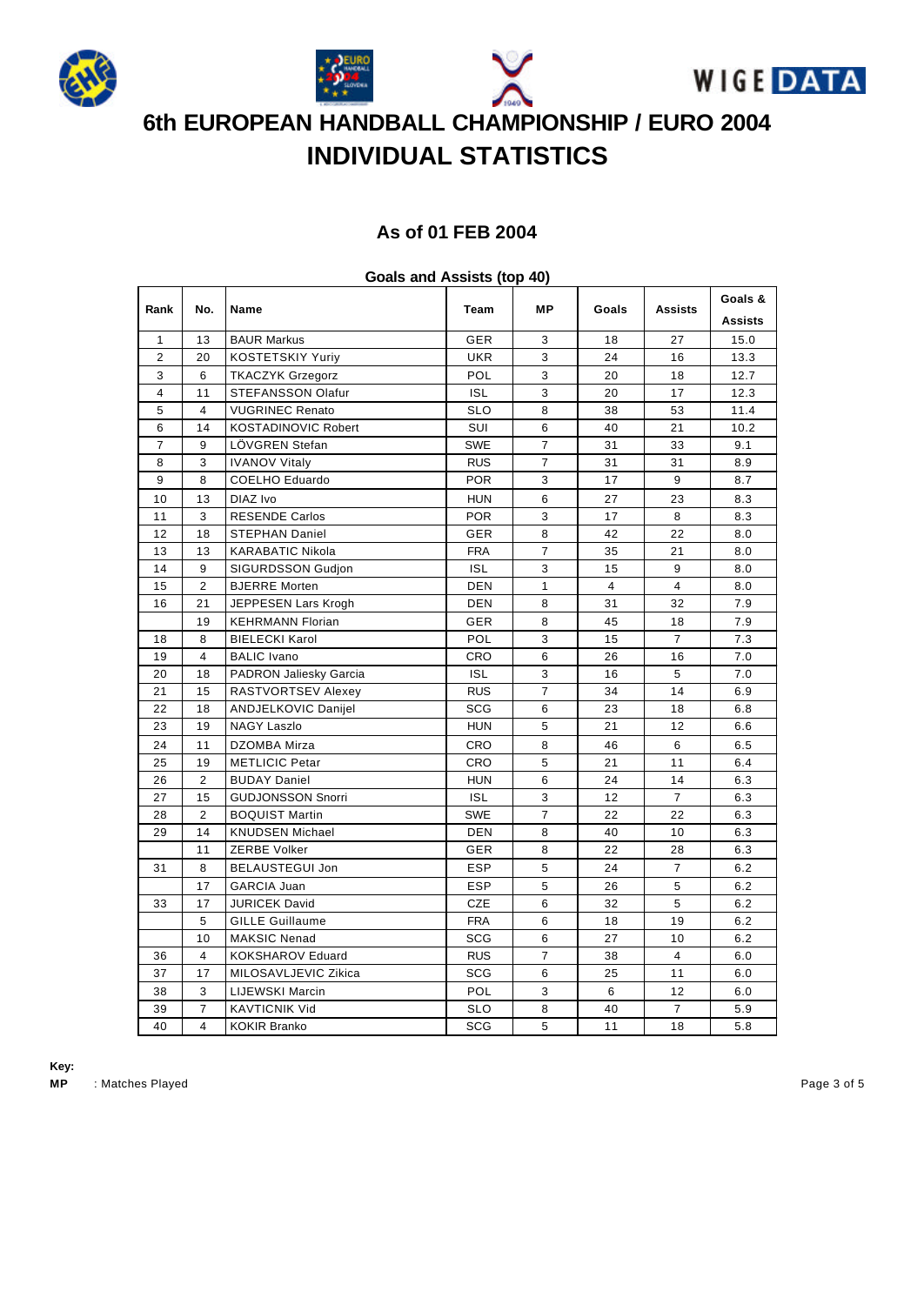





## **As of 01 FEB 2004**

| Steals (top 20) |     |                            |            |                |      |                |  |  |  |
|-----------------|-----|----------------------------|------------|----------------|------|----------------|--|--|--|
| Rank            | No. | <b>Name</b>                | Team       | <b>MP</b>      | Avg. | Total          |  |  |  |
| 1               | 4   | KOKSHAROV Eduard           | <b>RUS</b> | $\overline{7}$ | 2.1  | 15             |  |  |  |
| 2               | 6   | <b>GILLE Bertrand</b>      | <b>FRA</b> | $\overline{7}$ | 2.0  | 14             |  |  |  |
| 3               | 14  | <b>KOSTADINOVIC Robert</b> | SUI        | 6              | 1.7  | 10             |  |  |  |
| 4               | 3   | <b>RESENDE Carlos</b>      | <b>POR</b> | 3              | 1.7  | 5              |  |  |  |
| 5               | 5   | PETRENKO Yuriy             | <b>UKR</b> | 3              | 1.3  | $\overline{4}$ |  |  |  |
| 6               | 14  | <b>KNUDSEN Michael</b>     | <b>DEN</b> | 8              | 1.3  | 10             |  |  |  |
| $\overline{7}$  | 19  | POGORELOV Sergey           | <b>RUS</b> | $\overline{7}$ | 1.1  | 8              |  |  |  |
| 8               | 9   | PETERSEN Klaus-Dieter      | <b>GER</b> | 8              | 1.0  | 8              |  |  |  |
|                 | 18  | <b>ZORMAN Uros</b>         | <b>SLO</b> | 8              | 1.0  | 8              |  |  |  |
| 10              | 3   | <b>DINART Didier</b>       | <b>FRA</b> | $\overline{7}$ | 1.0  | $\overline{7}$ |  |  |  |
|                 | 2   | <b>BOQUIST Martin</b>      | <b>SWE</b> | $\overline{7}$ | 1.0  | $\overline{7}$ |  |  |  |
|                 | 13  | <b>OLSSON Staffan</b>      | <b>SWE</b> | $\overline{7}$ | 1.0  | $\overline{7}$ |  |  |  |
| 13              | 15  | <b>FURER Thomas</b>        | SUI        | 6              | 1.0  | 6              |  |  |  |
|                 | 6   | KÄLLMAN Jonas              | <b>SWE</b> | 6              | 1.0  | 6              |  |  |  |
| 15              | 17  | <b>GARCIA Juan</b>         | <b>ESP</b> | 5              | 1.0  | 5              |  |  |  |
|                 | 18  | ROMERO Iker                | <b>ESP</b> | 5              | 1.0  | 5              |  |  |  |
| 17              | 8   | <b>COELHO Eduardo</b>      | <b>POR</b> | 3              | 1.0  | 3              |  |  |  |
|                 | 4   | SKYBA Mikhaylo             | <b>UKR</b> | 3              | 1.0  | 3              |  |  |  |
| 19              | 6   | <b>NAT Vitaliy</b>         | <b>UKR</b> | $\overline{2}$ | 1.0  | $\overline{2}$ |  |  |  |
| 20              | 14  | <b>GOMES Luis</b>          | <b>POR</b> | 1              | 1.0  | 1              |  |  |  |

### **Blocked Shots (top 20)**

| Rank           | Nr.            | <b>Name</b>              | Team       | MP.            | Avg. | Total          |
|----------------|----------------|--------------------------|------------|----------------|------|----------------|
| 1              | 11             | <b>BRÜNGGER Severin</b>  | SUI        | 4              | 3.3  | 13             |
| 2              | 11             | <b>ZERBE Volker</b>      | <b>GER</b> | 8              | 2.3  | 18             |
| 3              | 6              | JÖRGENSEN Lars           | <b>DEN</b> | 8              | 2.0  | 16             |
| 4              | 3              | <b>PRIETO Carlos</b>     | <b>ESP</b> | 3              | 2.0  | 6              |
|                | 10             | NATALYUK Andriy          | <b>UKR</b> | 3              | 2.0  | 6              |
| 6              | 21             | JEPPESEN Lars Krogh      | <b>DEN</b> | 8              | 1.9  | 15             |
| $\overline{7}$ | 3              | <b>DINART Didier</b>     | <b>FRA</b> | $\overline{7}$ | 1.9  | 13             |
| 8              | 19             | <b>METLICIC Petar</b>    | <b>CRO</b> | 5              | 1.8  | 9              |
| 9              | 5              | <b>SIGURDSSON Sigfus</b> | <b>ISL</b> | 3              | 1.7  | 5              |
| 10             | 13             | <b>TOMSIC Tomaz</b>      | <b>SLO</b> | 8              | 1.5  | 12             |
| 11             | 18             | <b>SPOLJARIC Denis</b>   | <b>CRO</b> | 8              | 1.4  | 11             |
|                | 9              | PETERSEN Klaus-Dieter    | <b>GER</b> | 8              | 1.4  | 11             |
| 13             | 5              | <b>MEZEI Richard</b>     | <b>HUN</b> | 6              | 1.3  | 8              |
| 14             | 19             | POGORELOV Sergey         | <b>RUS</b> | $\overline{7}$ | 1.3  | 9              |
|                | $\overline{2}$ | <b>BOQUIST Martin</b>    | <b>SWE</b> | $\overline{7}$ | 1.3  | 9              |
| 16             | 15             | PEREZ Juan               | <b>ESP</b> | 5              | 1.2  | 6              |
| 17             | 8              | <b>STETTLER Martin</b>   | SUI        | 6              | 1.2  | $\overline{7}$ |
| 18             | 11             | LAPCEVIC Ivan            | SCG        | $\overline{7}$ | 1.1  | 8              |
| 19             | 14             | <b>KNUDSEN Michael</b>   | <b>DEN</b> | 8              | 1.0  | 8              |
|                | 18             | <b>STEPHAN Daniel</b>    | <b>GER</b> | 8              | 1.0  | 8              |

**Key: MP** : Matches Played **Avg.** : Average per Game **Page 4 of 5** and 2011 11 and 2014 12:00 Page 4 of 5